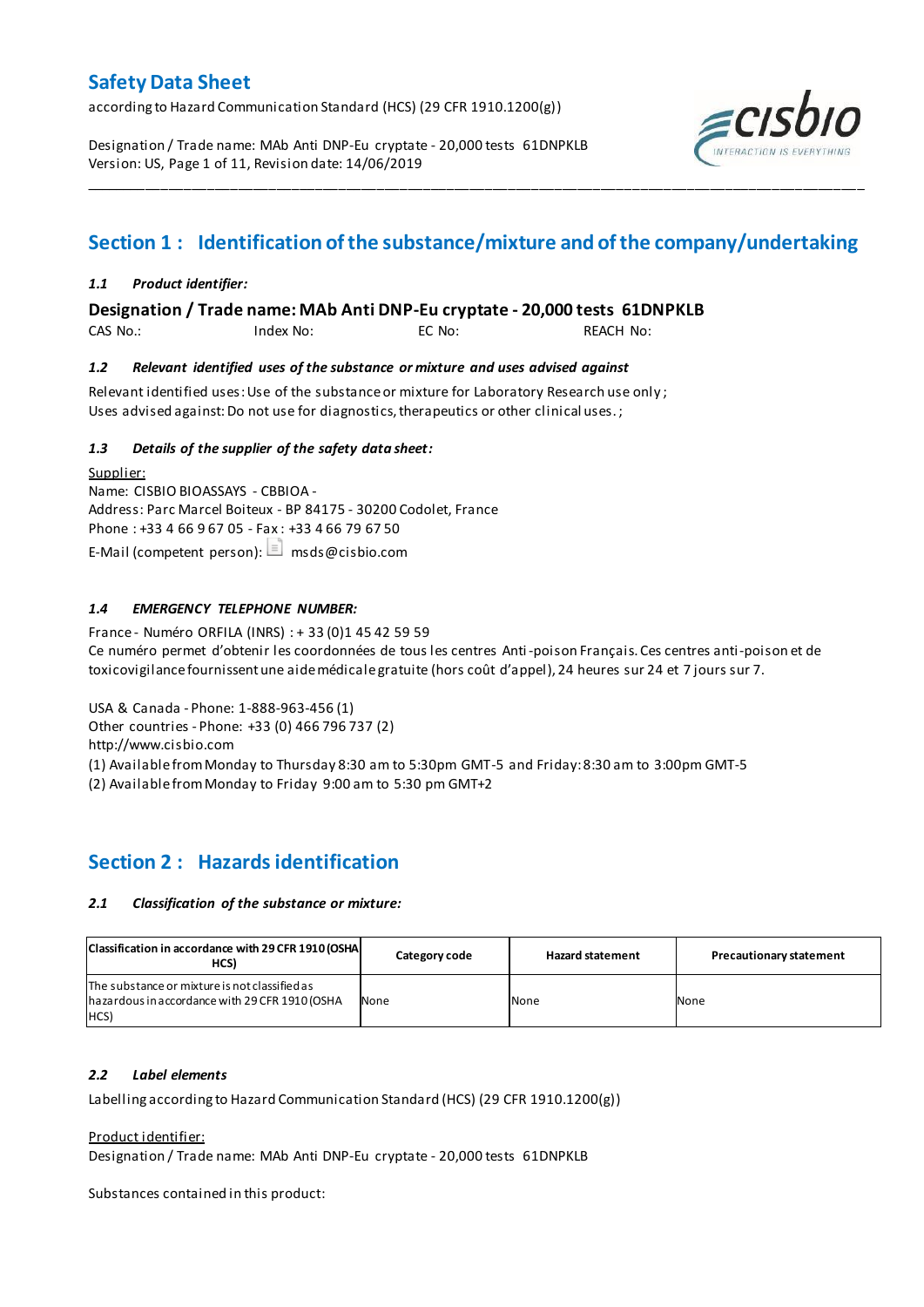according to Hazard Communication Standard (HCS) (29 CFR 1910.1200(g))

Designation / Trade name: MAb Anti DNP-Eu cryptate - 20,000 tests 61DNPKLB Version: US, Page 2 of 11, Revision date: 14/06/2019



Hazard pictograms

Signal word:

Hazard and precautionary statements:

## *2.3 Other hazards*

The mixture does not contain substances classified as 'Substances of Very High Concern' (SVHC) >= 0.1% published by the European CHemicals Agency (ECHA) under article 57 of REACH. The mixture satisfies neither the PBT nor the vPvB criteria for mixtures in accordance with annexe XIII of the REACH regulations EC 1907/2006. ;

\_\_\_\_\_\_\_\_\_\_\_\_\_\_\_\_\_\_\_\_\_\_\_\_\_\_\_\_\_\_\_\_\_\_\_\_\_\_\_\_\_\_\_\_\_\_\_\_\_\_\_\_\_\_\_\_\_\_\_\_\_\_\_\_\_\_\_\_\_\_\_\_\_\_\_\_\_\_\_\_\_\_\_\_\_\_\_\_\_\_\_\_\_\_\_\_\_\_\_\_\_

Adverse human health effects: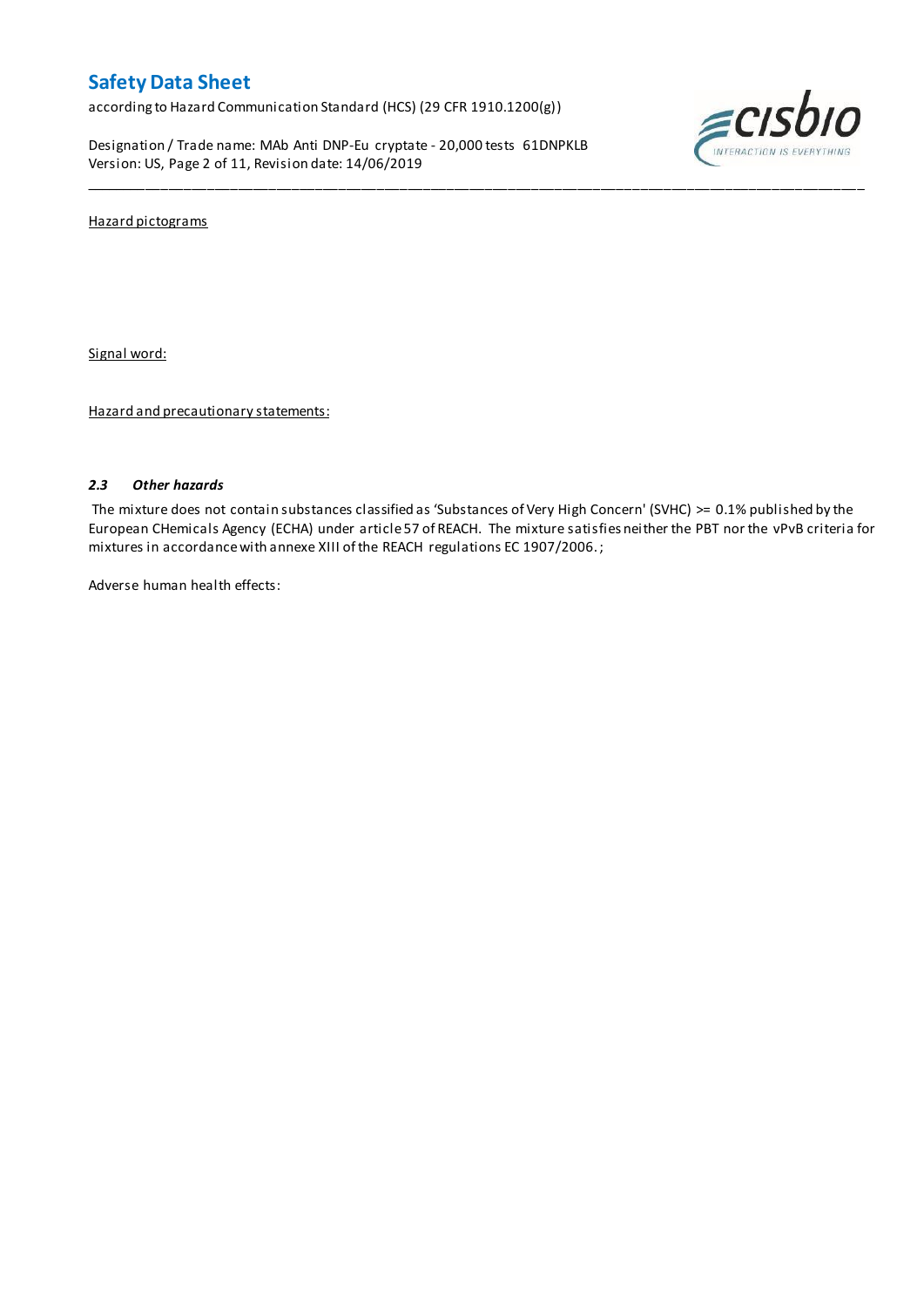according to Hazard Communication Standard (HCS) (29 CFR 1910.1200(g))

Designation / Trade name: MAb Anti DNP-Eu cryptate - 20,000 tests 61DNPKLB Version: US, Page 3 of 11, Revision date: 14/06/2019



## *3.2 Mixtures*

Hazardous ingredients:

This mixture does not contain any hazardous substances at the concentration limits given in Regulation (EC) No. 1272/2008 and OSHA Hazard Communication Standard 29 CFR 1910.1200.

Additional information: Full text of H- and EUH-phrases: see SECTION 16.

# **Section 4 : First aid measures**

## *4.1 Description of first aid measures*

**General information**: Do not leave affected person unattended. ; Remove affected person from the danger area and lay down. ;

**Following inhalation**: In case of respiratory tract irritation, consult a physician. ; Provide fresh air. ;

**Following skin contact**:After contact with skin, wash immediately with water ; Remove contaminated clothing ;

**Following eye contact**: After contact with the eyes, rinse with water with the eyelids open for a sufficient length of time, then consult an ophthalmologist immediately. ;

**Following ingestion**: Do NOT induce vomiting. ; Give nothing to eat or drink. ; If accidentally swallowed ri nse the mouth with plenty of water (only if the person is conscious) and obtain immediate medical attention. ; **Self-protection of the first aider**:

## *4.2 Most important symptoms and effects, both acute and delayed*

Symptoms: No known symptoms to date. ; Effects:

# *4.3 Indication of any immediate medical attention and special treatment needed*

Notes for the doctor:

# **Section 5 : Firefighting measures**

# *5.1 Extinguishing media:*

Suitable extinguishing media: This product is not flammable. Use extinguishing agent suitable for type of surrounding fire ;

## *5.2 Special hazards arising from the substance or mixture*

Hazardous combustion products:/

# *5.3 Advice for fire-fighters*

Wear Protective clothing.; Additional information:

# **Section 6 : Accidental release measures**

# *6.1 Personal precautions, protective equipment and emergency procedures*

Emergency procedures: Provide adequate ventilation. ; Emergency procedures: Remove persons to safety. ; Personal precautions: Use personal protection equipment (see secti on 8). ;

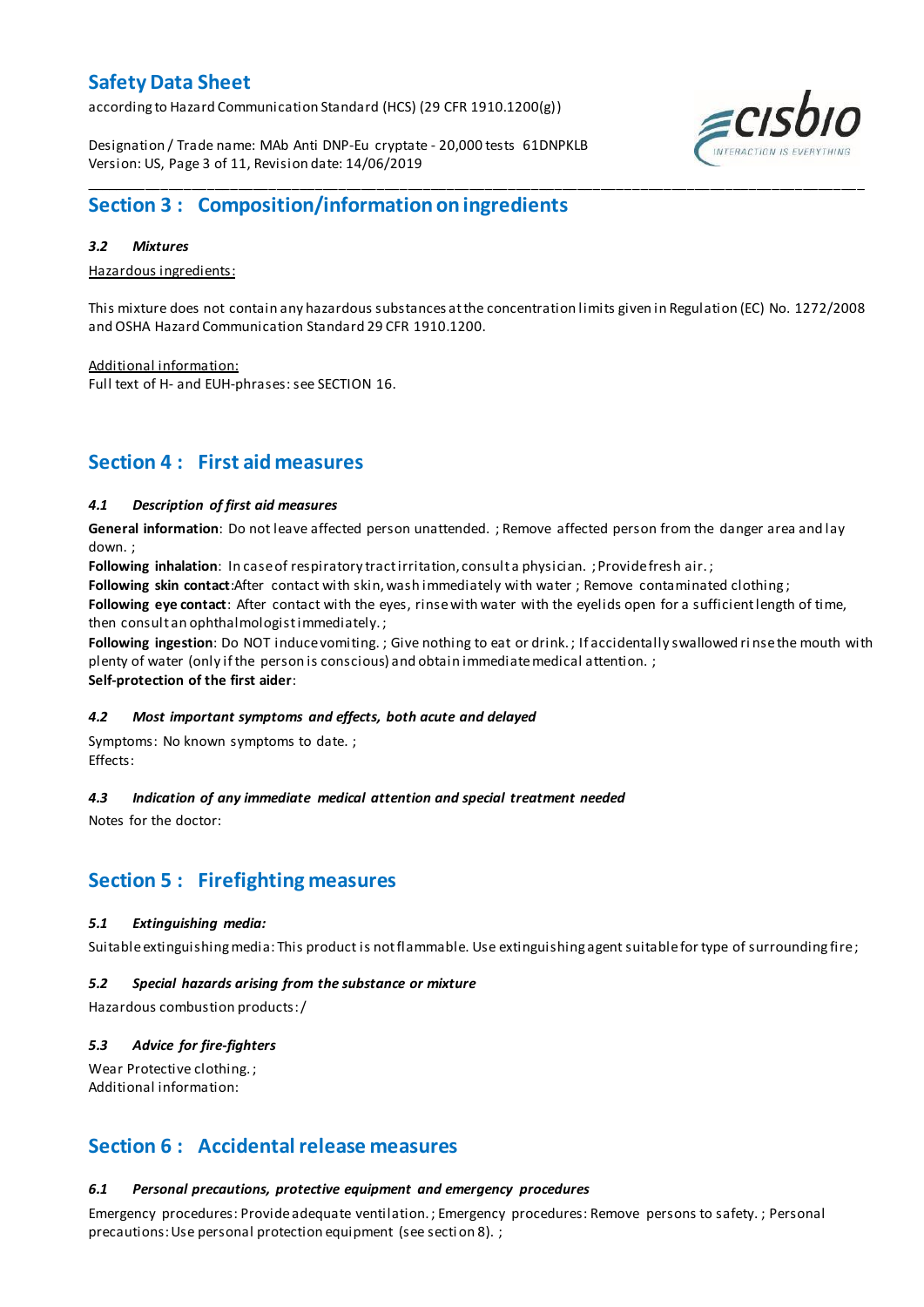according to Hazard Communication Standard (HCS) (29 CFR 1910.1200(g))

Designation / Trade name: MAb Anti DNP-Eu cryptate - 20,000 tests 61DNPKLB Version: US, Page 4 of 11, Revision date: 14/06/2019



## *6.2 Environmental precautions*

Do not allow to enter into surface water or drains. ; Ensure all waste water is collected and treated via a waste water treatment plant. ;

\_\_\_\_\_\_\_\_\_\_\_\_\_\_\_\_\_\_\_\_\_\_\_\_\_\_\_\_\_\_\_\_\_\_\_\_\_\_\_\_\_\_\_\_\_\_\_\_\_\_\_\_\_\_\_\_\_\_\_\_\_\_\_\_\_\_\_\_\_\_\_\_\_\_\_\_\_\_\_\_\_\_\_\_\_\_\_\_\_\_\_\_\_\_\_\_\_\_\_\_\_

### *6.3 Methods and material for containment and cleaning up*

For cleaning up: Suitable material for taking up: Absorbing material, organic ; Other information:

### *6.4 Reference to other sections*

Additional information:

# **Section 7 : Handling and storage**

## *7.1 Precautions for safe handling*

#### Protective measures:

Advice on safe handling:Avoid contact with skin, eyes and clothes. ; Avoid: Eye contact ; Avoid: Generation/formation of aerosols ; Avoid: Skin contact ; Avoid: inhalation ; In the immediate working surroundings there must be: Emergency shower installed; In the immediate working surroundings there must be: Provide eye shower and label its location conspicuously; Wash contaminated clothing immediately. ;

Fire preventions:

Do not eat, drink or smoke in areas where reagents are handled. ; Do not pipet by mouth ; Wear suitable one-way gloves at work ;

Advice on general occupational hygiene: Handle in accordance with good industrial hygiene and safety practice; Observe technical data sheet. ; Remove contaminated, saturated clothing. ; Wash hands before breaks and after work. ;

## *7.2 Conditions for safe storage, including any incompatibilities*

Requirements for storage rooms and vessels: Keep container tightly closed.; Keep-store only in original container or in properly labeled containers ; Hints on storage assembly: Materials to avoid:

Further information on storage conditions:

## *7.3 Specific end uses:*

Recommendations on specific end uses: Observe technical data sheet. ;

# **Section 8 : Exposure controls/personal protection**

## *8.1 Control parameters*

Preliminary remark:

## 8.1.1 Occupational exposure limits:

OSHA (USA)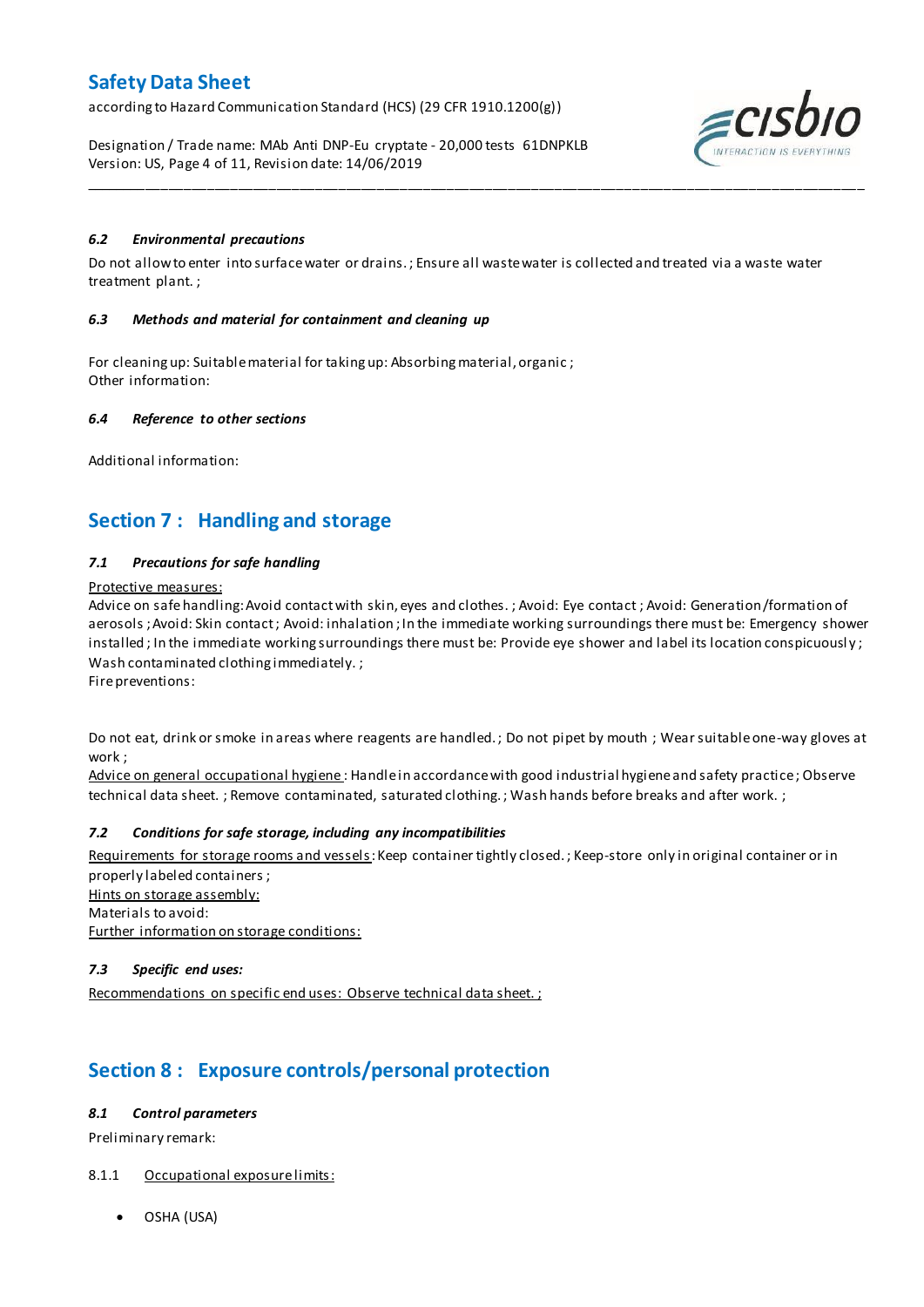according to Hazard Communication Standard (HCS) (29 CFR 1910.1200(g))

Designation / Trade name: MAb Anti DNP-Eu cryptate - 20,000 tests 61DNPKLB Version: US, Page 5 of 11, Revision date: 14/06/2019



### 8.1.2 DNEL/PNEC-values:

- DNEL worker
- DNEL consumer
- PNEC

## *8.2 Exposure controls*

8.2.1 Appropriate engineering controls:

Technical measures and appropriate working operations should be given priority over the use of personal protective equipment. See section 7

\_\_\_\_\_\_\_\_\_\_\_\_\_\_\_\_\_\_\_\_\_\_\_\_\_\_\_\_\_\_\_\_\_\_\_\_\_\_\_\_\_\_\_\_\_\_\_\_\_\_\_\_\_\_\_\_\_\_\_\_\_\_\_\_\_\_\_\_\_\_\_\_\_\_\_\_\_\_\_\_\_\_\_\_\_\_\_\_\_\_\_\_\_\_\_\_\_\_\_\_\_

8.2.2 Personal protective equipment:

Eye / Face protection: Safety glasses with side-shields ;

Skin protection:Gloves ; Laboratory coats ;

Respiratory protection:Ensure adequate ventilation ;

Thermal hazards:

8.2.3 Environmental exposure controls:

Consumer exposure control

Measures related to consumer uses of the substance (as such or in mixtures): Measures related to the service life of the substance in articles:

# **Section 9 : Physical and chemical properties**

## *9.1 Information on basic physical and chemical properties*

Appearance

| Physical state        | Solid |
|-----------------------|-------|
| Colour                | White |
| Odour                 |       |
| Odour threshold (ppm) |       |

|                                                    |                              | Value | Concentration<br>(mol/L) | Method | Temperature (°C) | Pressure (kPa) | Remark |
|----------------------------------------------------|------------------------------|-------|--------------------------|--------|------------------|----------------|--------|
| pН                                                 |                              |       |                          |        |                  |                |        |
| Melting point (°C)                                 |                              |       |                          |        |                  |                |        |
| Freezing point (°C)                                |                              |       |                          |        |                  |                |        |
| Initial boiling point/boiling range (°C)           |                              |       |                          |        |                  |                |        |
| Flash point (°C)                                   |                              |       |                          |        |                  |                |        |
| Evaporation rate (kg/m <sup>2</sup> /h)            |                              |       |                          |        |                  |                |        |
| Flammability (type : ) (%)                         |                              |       |                          |        |                  |                |        |
| Upper/lower<br>flammability or explosive<br>limits | Upper explosive limit<br>(%) |       |                          |        |                  |                |        |
|                                                    | Lower explosive limit (%)    |       |                          |        |                  |                |        |
| Vapour pressure (kPa)                              |                              |       |                          |        |                  |                |        |
| Vapour density (g/cm <sup>3</sup> )                |                              |       |                          |        |                  |                |        |
| Density (g/cm <sup>3</sup> )                       |                              |       |                          |        |                  |                |        |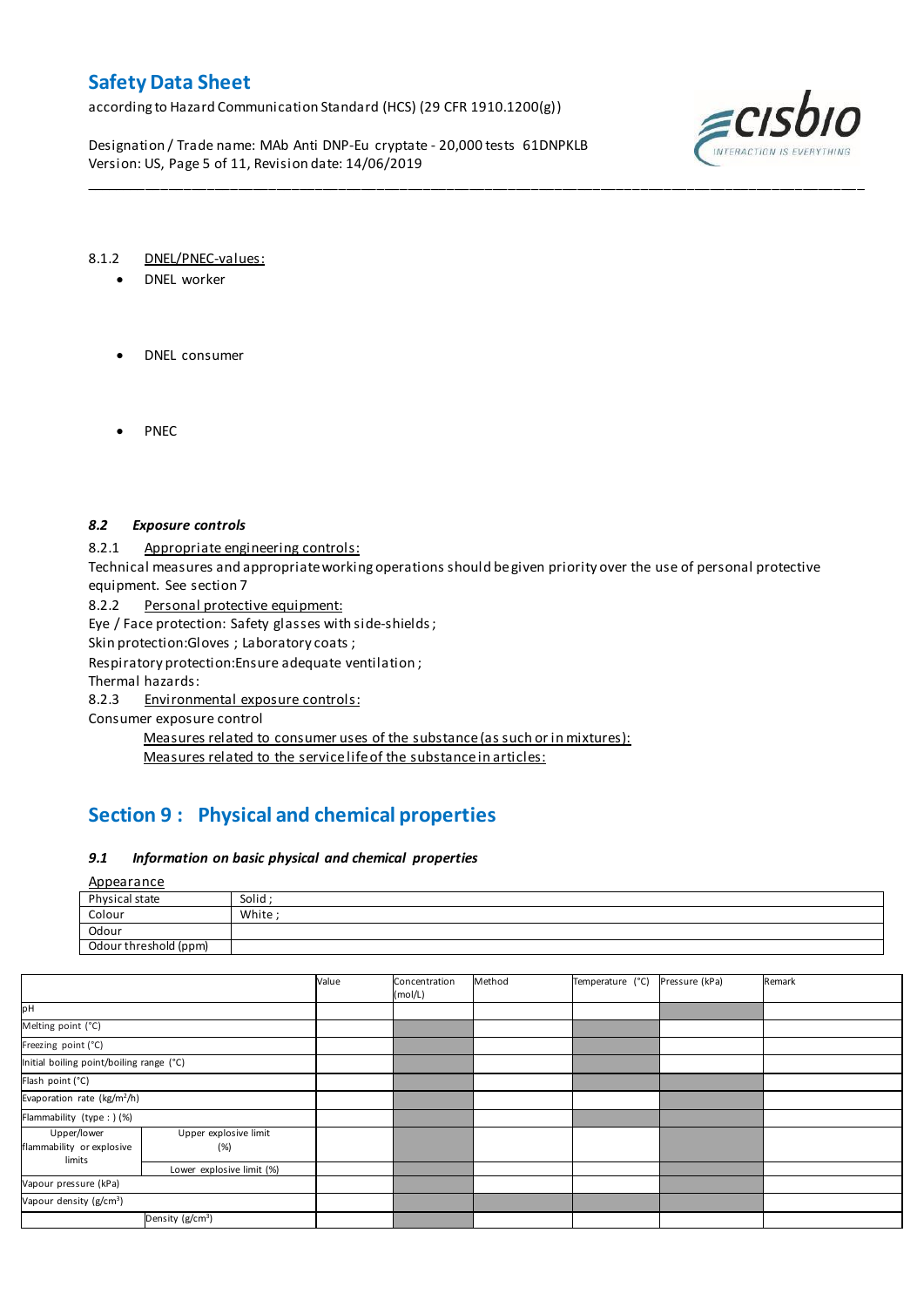according to Hazard Communication Standard (HCS) (29 CFR 1910.1200(g))

Designation / Trade name: MAb Anti DNP-Eu cryptate - 20,000 tests 61DNPKLB Version: US, Page 6 of 11, Revision date: 14/06/2019



| Densities                                                   | Relative density (g/cm <sup>3</sup> )         |  |  |  |
|-------------------------------------------------------------|-----------------------------------------------|--|--|--|
|                                                             | Bulk density (g/cm <sup>3</sup> )             |  |  |  |
|                                                             | Critical density (g/cm <sup>3</sup> )         |  |  |  |
| Solubility (Type: ) (g/L)                                   |                                               |  |  |  |
| Partition coefficient (log Pow)<br>n-octanol/water at pH :  |                                               |  |  |  |
| Auto-ignition temperature (°C)                              |                                               |  |  |  |
| Decomposition temperature (°C)<br>Decomposition energy : kJ |                                               |  |  |  |
| Viscosity                                                   | Viscosity, dynamic (poiseuille)               |  |  |  |
|                                                             | Viscosity, cinematic $\text{(cm}^3\text{/s)}$ |  |  |  |
| Explosive properties                                        |                                               |  |  |  |
| Oxidising properties                                        |                                               |  |  |  |

#### *9.2 Other information:*

No other relevant data available

# **Section 10 : Stability and reactivity**

### *10.1 Reactivity*

This material is considered to be non-reactive under normal use conditions. ;

#### *10.2 Chemical stability*

- *10.3 Possibility of hazardous reactions*
- *10.4 Conditions to avoid:*

*10.5 Incompatible materials:*

### *10.6 Hazardous decomposition products:*

Does not decompose when used for intended uses. ; Thermal decomposition can lead to the escape of irritating gases and vapors. ;

# **Section 11 : Toxicological information**

Toxicokinetics, metabolism and distribution

### *11.1 Information on toxicological effects*

**Substances** 

**Acute toxicity**

Animal data: Acute oral toxicity:

Acute dermal toxicity: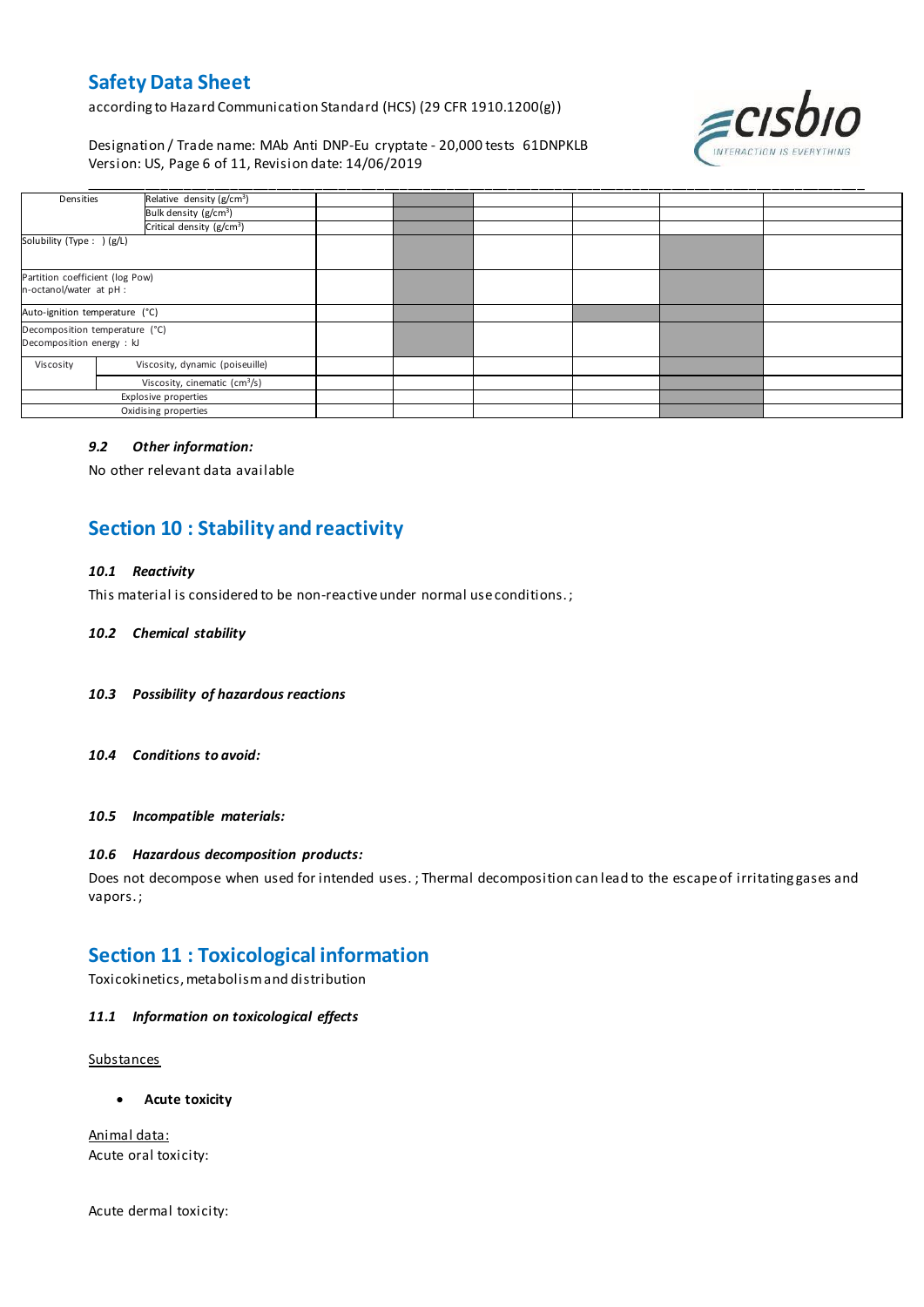according to Hazard Communication Standard (HCS) (29 CFR 1910.1200(g))

Designation / Trade name: MAb Anti DNP-Eu cryptate - 20,000 tests 61DNPKLB Version: US, Page 7 of 11, Revision date: 14/06/2019

\_\_\_\_\_\_\_\_\_\_\_\_\_\_\_\_\_\_\_\_\_\_\_\_\_\_\_\_\_\_\_\_\_\_\_\_\_\_\_\_\_\_\_\_\_\_\_\_\_\_\_\_\_\_\_\_\_\_\_\_\_\_\_\_\_\_\_\_\_\_\_\_\_\_\_\_\_\_\_\_\_\_\_\_\_\_\_\_\_\_\_\_\_\_\_\_\_\_\_\_\_



Acute inhalative toxicity:

Practical experience / human evidence: Assessment / Classification: General Remark:

**Skin corrosion/irritation**

Animal data:

In-vitro skin test method: In-vitro skin test result:

Assessment / Classification:

**Eye damage/irritation**

Animal data:

In vitro eye test method: In vitro eye test result: Assessment / Classification:

## C**MR effects (carcinogenity, mutagenicity and toxicity for reproduction)**

o Germ cell mutagenicity:

Animal data:

Assessment / Classification:

o Carcinogenicity

Practical experience / human evidence: Animal data:

Other information: Assessment / Classification:

o Reproductive toxicity

Practical experience / human evidence: Animal data:

Other information: Assessment / Classification:

Overall assessment on CMR properties:

- **Specific target organ toxicity (single exposure)**
	- o STOT SE 1 and 2

Animal data: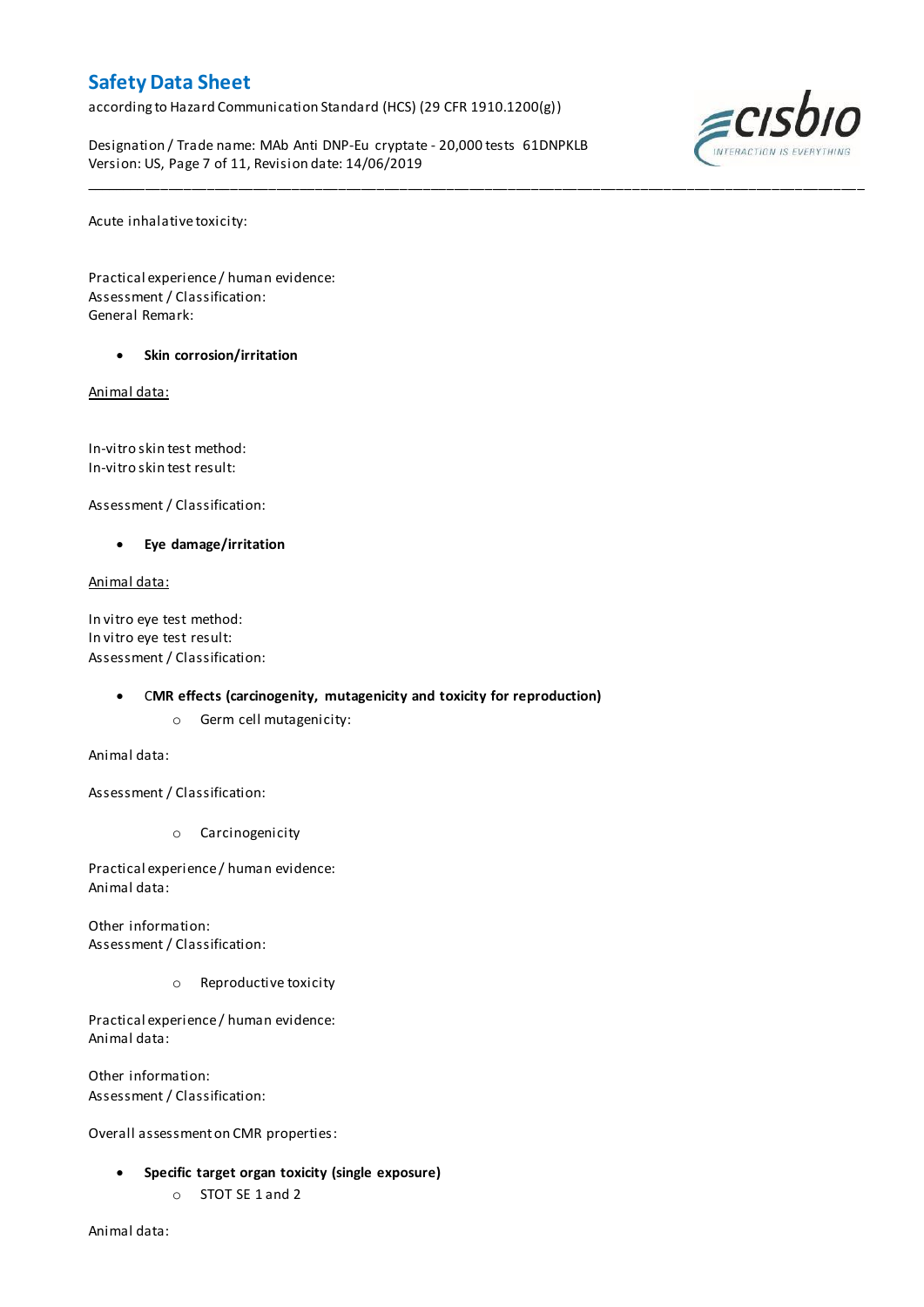according to Hazard Communication Standard (HCS) (29 CFR 1910.1200(g))

Designation / Trade name: MAb Anti DNP-Eu cryptate - 20,000 tests 61DNPKLB Version: US, Page 8 of 11, Revision date: 14/06/2019



Other information:

o STOT SE 3

Practical experience / human evidence:

Other information: Assessment / Classification:

### **Specific target organ toxicity (repeated exposure)**

Practical experience / human evidence: Animal data:

Assessment / Classification: Other information

**Aspiration hazard**

Practical experience / human evidence: Experimental data: viscosity data: see SECTION 9. Assessment / Classification: Remark:

11.1.1 Mixtures No toxicological information is available for the mixture itself

# **Section 12 : Ecological information**

In case that test data regarding one endpoint/differentiation exist for the mixture itself, the classification is carried out according to the substance criteria (excluding biodegradation and bioaccumulation). If no test data exist, the criteria for mixture classification has to be used (calculation method); in this case the toxicological data of the ingredients are s hown.

\_\_\_\_\_\_\_\_\_\_\_\_\_\_\_\_\_\_\_\_\_\_\_\_\_\_\_\_\_\_\_\_\_\_\_\_\_\_\_\_\_\_\_\_\_\_\_\_\_\_\_\_\_\_\_\_\_\_\_\_\_\_\_\_\_\_\_\_\_\_\_\_\_\_\_\_\_\_\_\_\_\_\_\_\_\_\_\_\_\_\_\_\_\_\_\_\_\_\_\_\_

## *12.1 Aquatic toxicity:*

Acute (short-term) fish toxicity

Chronic (long-term) fish toxicity

Acute (short-term) toxicity to crustacea

Chronic (long-term) toxicity to crustacea

Acute (short-term) toxicity to algae and cyanobacteria

Toxicity to microorganisms and other aquatic plants / organisms

Assessment / Classification:

*12.2 Persistence and degradability* Biodegradation: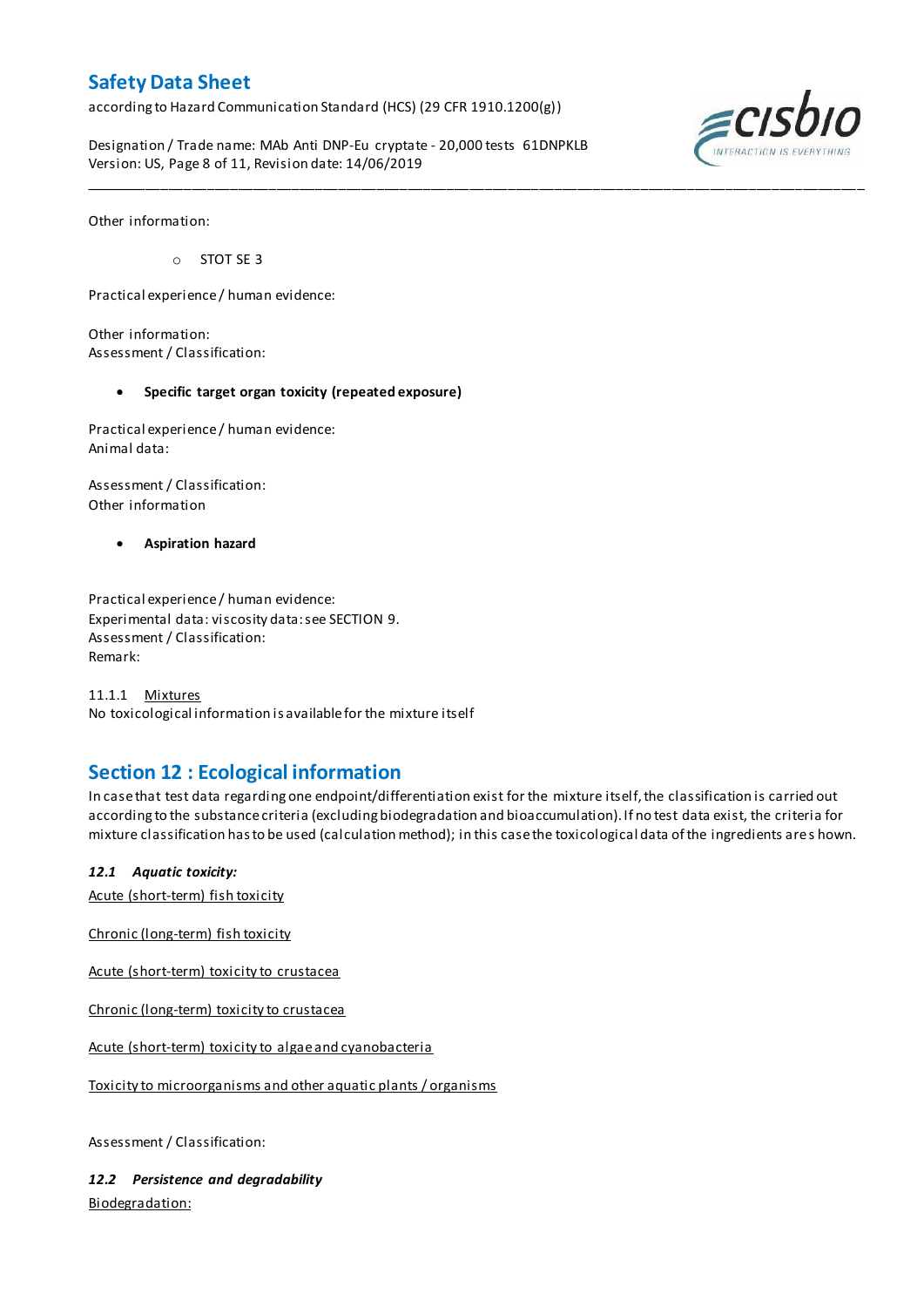according to Hazard Communication Standard (HCS) (29 CFR 1910.1200(g))

Designation / Trade name: MAb Anti DNP-Eu cryptate - 20,000 tests 61DNPKLB Version: US, Page 9 of 11, Revision date: 14/06/2019

\_\_\_\_\_\_\_\_\_\_\_\_\_\_\_\_\_\_\_\_\_\_\_\_\_\_\_\_\_\_\_\_\_\_\_\_\_\_\_\_\_\_\_\_\_\_\_\_\_\_\_\_\_\_\_\_\_\_\_\_\_\_\_\_\_\_\_\_\_\_\_\_\_\_\_\_\_\_\_\_\_\_\_\_\_\_\_\_\_\_\_\_\_\_\_\_\_\_\_\_\_



Abiotic Degradation:

Assessment / Classification:

## *12.3 Bioaccumulative potential*

Bioconcentration factor (BCF):

*12.4 Mobility in soil*

*12.5 Results of PBT and vPvB assessment*

## *12.6 Other adverse effects:*

Additional ecotoxicological information:

# **Section 13 : Disposal considerations**

### *13.1 Waste treatment methods*

Waste treatment options: Dispose of waste according to applicable legislation. ;

Other disposal recommendations: Additional information:

# **Section 14 : Transport information**

ADR/RID/AND/IMDG/IATA

| UN No.                     |  |
|----------------------------|--|
| UN Proper shipping name    |  |
| Transport hazard class(es) |  |
| Hazard label(s)            |  |
|                            |  |
| Packing group              |  |

### *Transport in bulk according to Annex II of MARPOL 73/78 and the IBC Code*

| Land transport (ADR/RID)                                             |                                                  |  |  |  |
|----------------------------------------------------------------------|--------------------------------------------------|--|--|--|
| Classification code ADR:                                             | Special Provisions for ADR/RID:                  |  |  |  |
| Limited quantities for ADR/RID:                                      | Excepted Quantities for ADR/RID:                 |  |  |  |
| Packing Instructions for ADR/RID:                                    |                                                  |  |  |  |
| Special packing provisions for ADR/RID:                              |                                                  |  |  |  |
| Mixed packing provisions:                                            | Portable tanks and bulk containers Instructions: |  |  |  |
| Portable tanks and bulk containers Special Provisions:               |                                                  |  |  |  |
| <b>ADR Tank Code:</b>                                                | ADR Tank special provisions:                     |  |  |  |
| Vehicle for tank carriage:                                           | Special provisions for carriage Packages:        |  |  |  |
| Special provisions for carriage Bulk:                                |                                                  |  |  |  |
| Special provisions for carriage for loading, unloading and handling: |                                                  |  |  |  |
| Special Provisions for carriage Operation:                           |                                                  |  |  |  |
| Hazard identification No:                                            | Transport category (Tunnel restriction code):    |  |  |  |
|                                                                      |                                                  |  |  |  |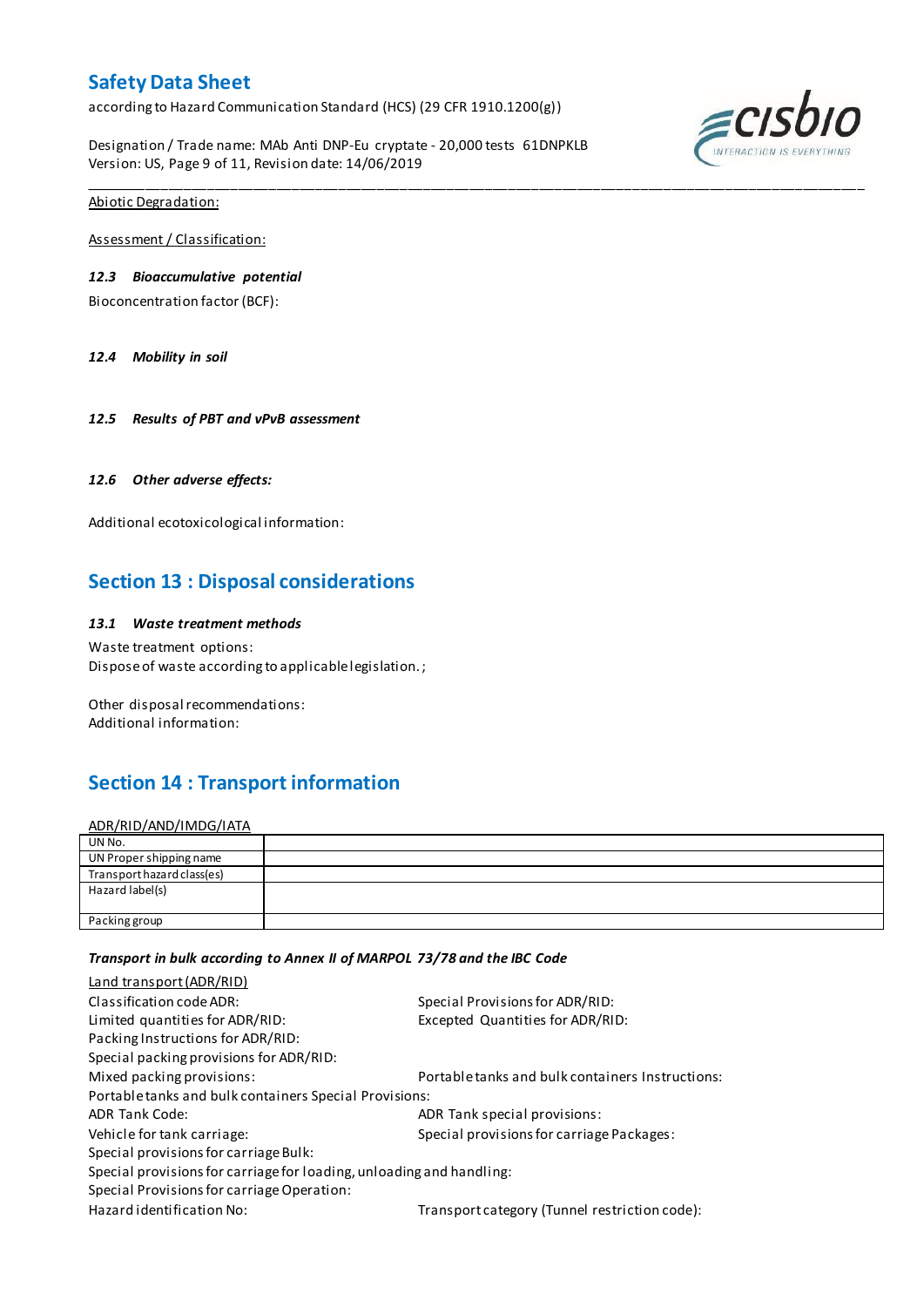according to Hazard Communication Standard (HCS) (29 CFR 1910.1200(g))

Designation / Trade name: MAb Anti DNP-Eu cryptate - 20,000 tests 61DNPKLB Version: US, Page 10 of 11, Revision date: 14/06/2019



# Sea transport (IMDG)

Packing provisions for IMDG: Limited quantities for IMDG: Packing instructions for IMDG: IBC Instructions: IBC Provisions: IMO tank instructions: Properties and observations:

Marine Pollutant: Subsidiary risk(s) for IMDG: Tanks and bulk Provisions: EmS : Stowage and segregation for IMDG:

\_\_\_\_\_\_\_\_\_\_\_\_\_\_\_\_\_\_\_\_\_\_\_\_\_\_\_\_\_\_\_\_\_\_\_\_\_\_\_\_\_\_\_\_\_\_\_\_\_\_\_\_\_\_\_\_\_\_\_\_\_\_\_\_\_\_\_\_\_\_\_\_\_\_\_\_\_\_\_\_\_\_\_\_\_\_\_\_\_\_\_\_\_\_\_\_\_\_\_\_\_

# Inland waterway transport (ADN) Classification Code ADN: Special Provisions ADN: Limited quantities ADN: Excepted quantities ADN: Carriage permitted: Equipment required: Provisions concerning loading and unloading: Provisions concerning carriage: Number of blue cones/lights: Remark:

## Air transport (ICAO-TI / IATA-DGR) Subsidiary risk for IATA: Excepted quantity for IATA: Passenger and Cargo Aircraft Limited Quantities Packing Instructions: Passenger and Cargo Aircraft Limited Quantities Maximal Net Quantity : Passenger and Cargo Aircraft Packaging Instructions : Passenger and Cargo Aircraft Maximal Net Quantity : Cargo Aircraft only Packaging Instructions : Cargo Aircraft only Maximal Net Quantity : ERG code: Special Provisions for IATA:

# **Section 15 : Regulatory information**

# *15.1 Safety, health and environmental regulations/legislation specific for the substance or mixture*

# *15.2 Chemical Safety Assessment:*

For the following substances of this mixture a chemical safety assessment has been carried out :

# **Section 16 : Other information**

## *16.1 Indication of changes*

Date of the previous version:03/05/2019 Modifications:

- *16.2 Abbreviations and acronyms:*
- *16.3 Key literature references and sources for data*
- *16.4 Classification for mixtures and used evaluation method according to Hazard Communication Standard (HCS) (29 CFR 1910.1200(g):*

See SECTION 2.1 (classification).

*16.5 Relevant R-, H- and EUH-phrases (number and full text):*